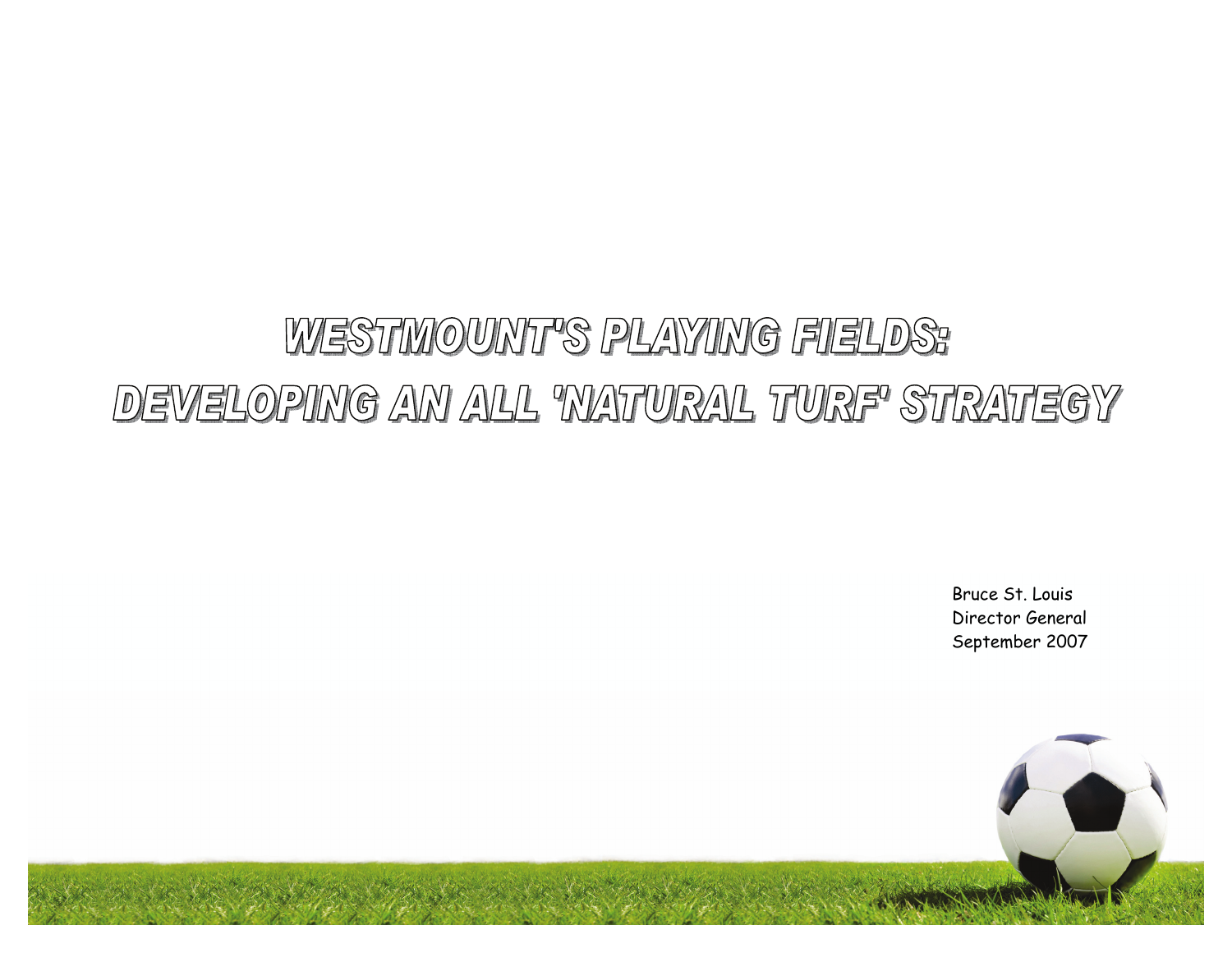## **SECTION 1: INTRODUCTION & OBJECTIVES**

 As the 'next step' in assessing the options to provide quality playing fields for our soccer players (and other users) of the playing fields in Westmount Park, Council instructed administration to carry out a more detailed analysis of the 'natural turf' option. This analysis had to take into account the following criteria and priorities:

- the number and allocation of the fields must be able to support city programs and activities at 2007 participation levels
- priority will be given to city programs over other field users (such as schools, general use and private rentals)
- schools will be given 'second level' priority access to the playing fields
- the main playing field in Westmount Park shall be considered as 'accessible' as a playing field for the purpose of this analysis
- the following maximum field usage criteria will be applied:

| <b>HEAVY USE</b>  | 20 hrs/week |
|-------------------|-------------|
| <b>MEDIUM USE</b> | 23 hrs/week |
| LIGHT USE         | 25 hrs/week |

• adequate controls will be put into place to prevent future overuse of the playing fields (using the above-mentioned maximum use criteria). This objective will be discussed in greater detail in the 'CONCLUSIONS' section of this report.

The process used to carry out the detailed analysis was based primarily on the principles of 'supply and demand'. 'Demand' for playing field time emanating from many different sources has increased significantly over the past decade whereas 'supply', i.e. the number and availability of local playing fields, has remained static. Administration's primary objective and challenge was to develop a 'natural turf' solution that could accommodate the demand but will not result in the premature degradation of the playing fields that is being experienced today.

#### **SECTION 2: THE DEMANDS ON CITY PLAYING FIELDS**

A lot of attention has been given to the significant increase in the city's soccer program over the past 8 years (510 players registered in 1999, 1106 in 2007). From April through June of each year, the soccer program is the predominant activity on our playing fields, but there are several others also vying for playing field time as well, which include:

- baseball
- softball
- rugby
- lacrosse
- school programs

The 2007 allocation schedule for the city's playing fields confirms that they are all at (or exceed) the recommended maximum of 25 hours of 'programmed' use per week.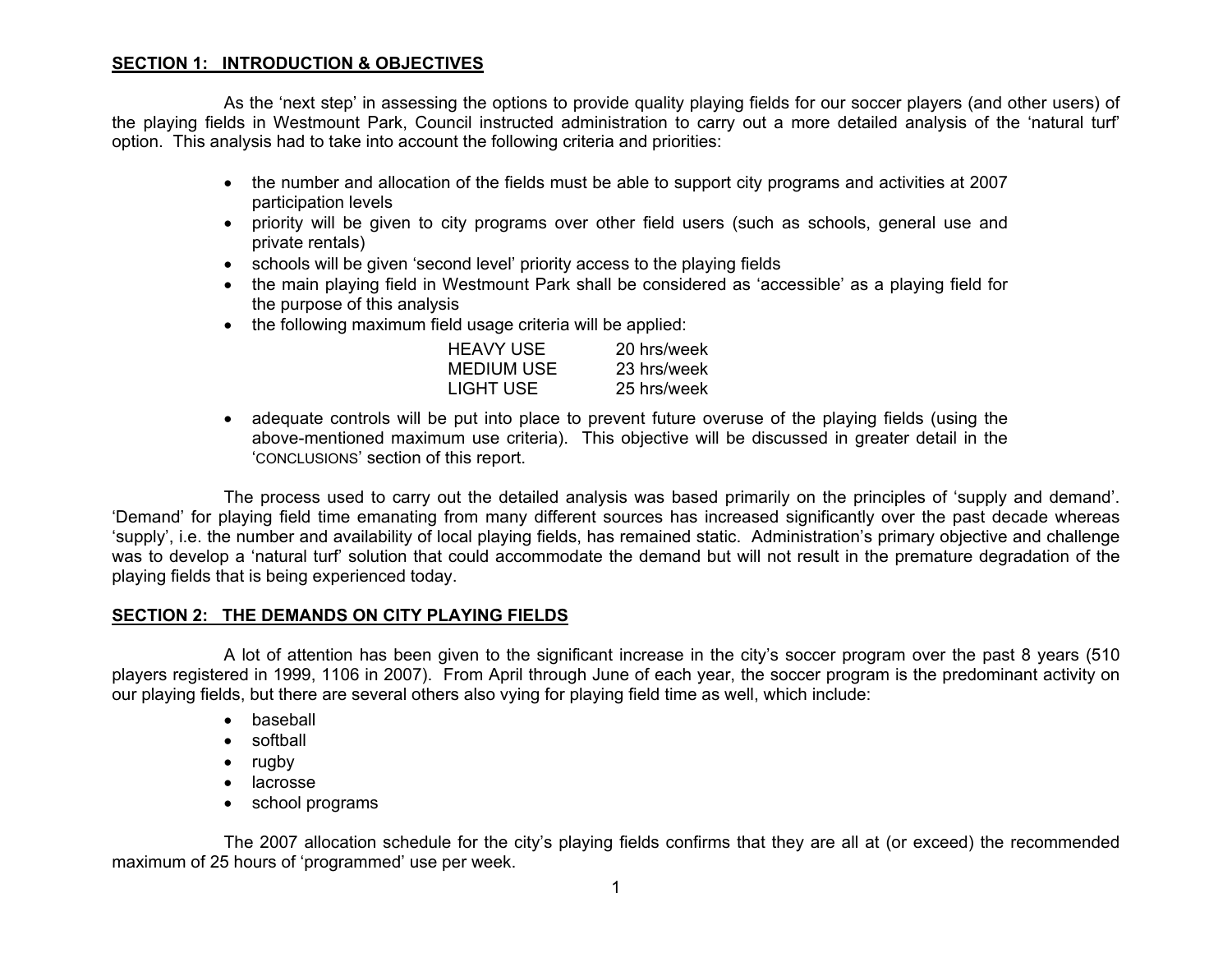Usage statistics, by playing field, are as follows:

| TABLE 1<br><b>CURRENT PLAYING FIELD USAGE</b> |                                    |                                |              |  |  |
|-----------------------------------------------|------------------------------------|--------------------------------|--------------|--|--|
| <b>FIELD</b>                                  | <b>CITY-USE</b><br><b>HRS/WEEK</b> | OTHER USE *<br><b>HRS/WEEK</b> | <b>TOTAL</b> |  |  |
| 1) Westmount Park – Lower Field (east)        | 16.0                               | 15.0                           | 31.0         |  |  |
| 2) Westmount Park – Lower Field (west)        | 19.0                               | 15.0                           | 34.0         |  |  |
| 3) Westmount Park - Main Field                | 21.0                               | 18.5                           | 39.5         |  |  |
| 4) W.A.G.                                     | 20.5                               | 32.5                           | 53.0         |  |  |
| King George Park<br>5)                        | 16.5                               | 22.0                           | 38.5         |  |  |

**\*** The 'other use' data shown represents the hours on the schedule that are set aside for the schools. Actual use can vary significantly from one week to the next.

Clearly, the usage of the fields is an issue that will have to be looked at in much greater detail if the city moves forward with the installation of new natural turf fields in Westmount Park. Current city programming is well within the range of 'acceptable use', but 'other use', if not carefully planned and monitored, will cause excessive wear-and-tear that could result in irreparable damage to the fields, especially if excessive use occurs in early spring.

The scheduling of city programs, particularly soccer, is also a major issue that must be reviewed. Traditionally, the soccer program gets under way in early spring (by the second or third week in April if possible). This early start is required so the soccer season can be completed by the June  $24<sup>th</sup>$  long week-end. Yet the early start can cause substantial damage to the fields, especially in Westmount Park where most of the soccer activity is scheduled. To give you an idea of the size of the soccer program currently using these fields, the following table provides a breakdown of the 2007 level of participation and number of teams: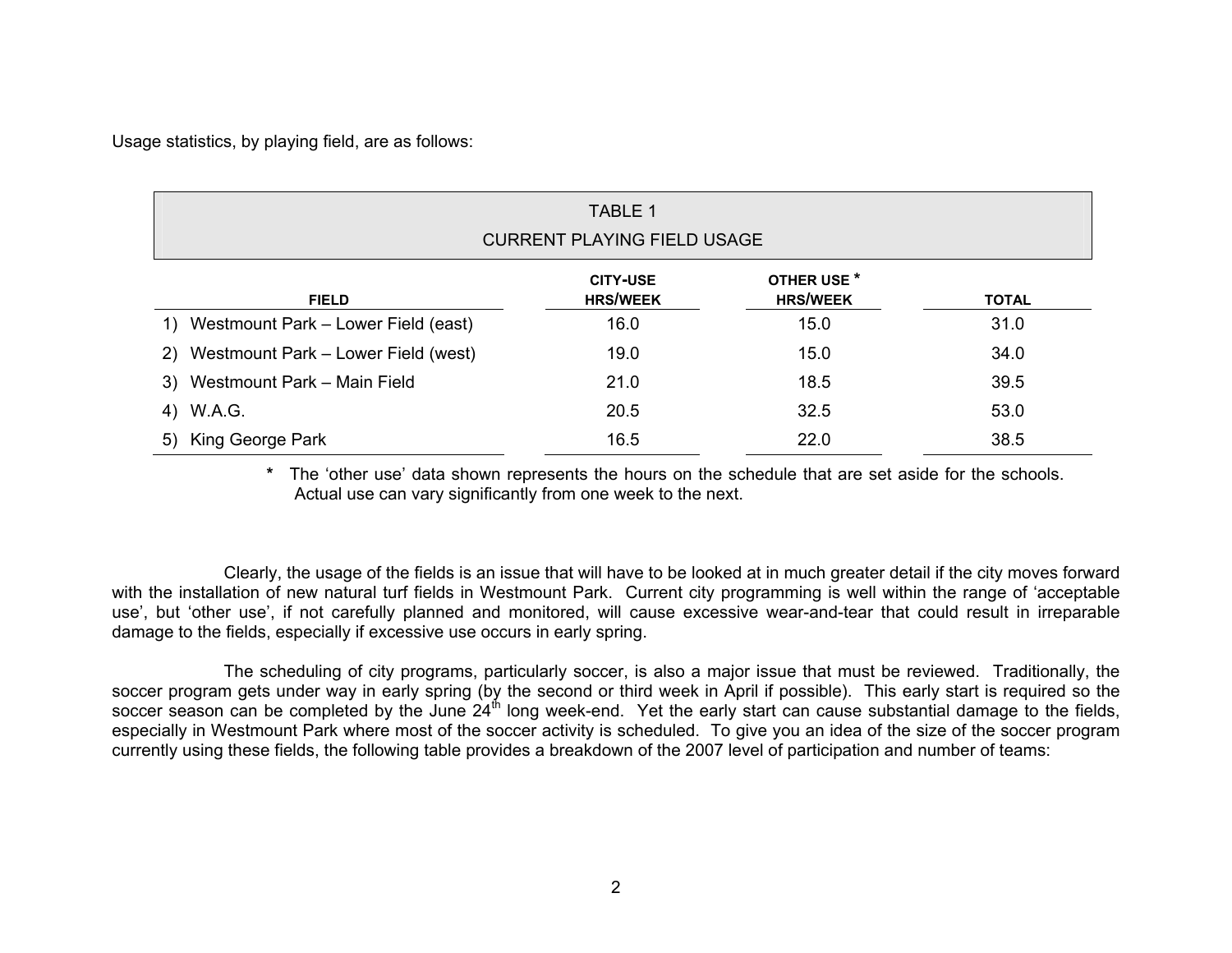| TABLE 2<br><b>WESTMOUNT SOCCER 2007</b> |            |                       |              |                                     |  |  |
|-----------------------------------------|------------|-----------------------|--------------|-------------------------------------|--|--|
| <b>LEVEL</b>                            | <b>AGE</b> | <b>NO. OF PLAYERS</b> | NO. OF TEAMS | <b>GAMES PER SEASON</b><br>PER TEAM |  |  |
| Intro                                   | 5          | 84                    | $\,6$        | $6\,$                               |  |  |
| Termite                                 | 6 & 7      | 218                   | 18           | 12                                  |  |  |
| Novice                                  | 8 & 9      | 218                   | 14           | 12                                  |  |  |
| Atom                                    | 10 & 11    | 218                   | 14           | 12                                  |  |  |
| Pee Wee                                 | 12 & 13    | 150                   | 10           | 12                                  |  |  |
| <b>Bantam</b>                           | $14 - 17$  | 124                   | 8            | 12                                  |  |  |
| Juvenile                                | $18 +$     | 68                    | 4            | 12                                  |  |  |
|                                         |            | $1,106*$              | 74           |                                     |  |  |

**\*** In addition to the number that actually played, there were over 100 on 'waiting lists' that were never assigned to a team.

While it is not expected that the soccer program will continue to grow at the same rate in the years to come, all indications are that participation will remain relatively stable or experience modest growth. As such, the current size and distribution of age group levels should be used for medium and long-term facilities planning.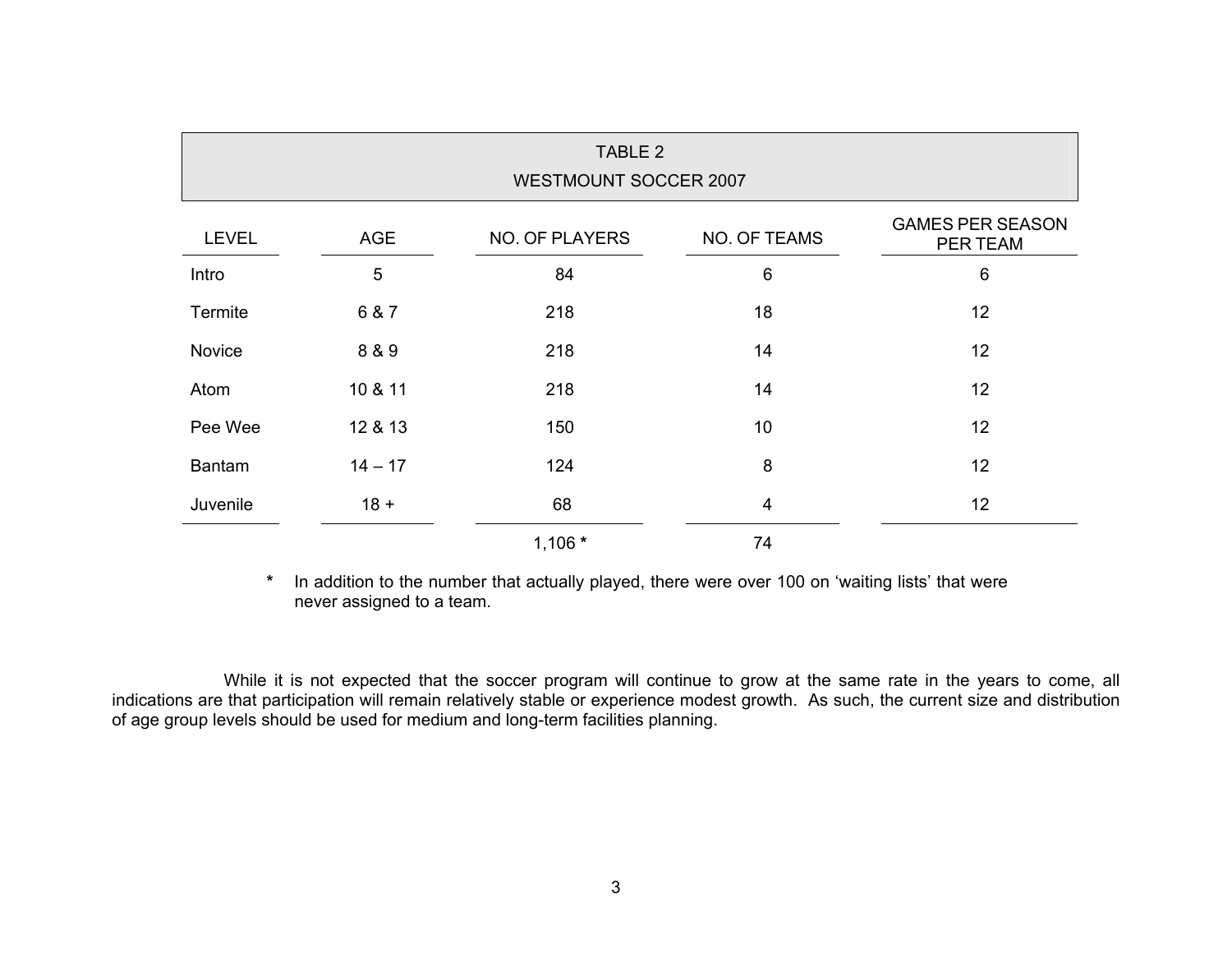### **SECTION 3: DEVELOPING THE BEST 'NATURAL TURF' OPTION**

There are 3 key issues that must be addressed before the city can move ahead with implementing a natural turf playing field option, these being:

- 1) carrying out detailed research and analysis of the best possible grass mix and supporting infrastructure (drainage and irrigation systems, composition of supporting soil, etc.) that would be best suited for both our needs and climate;
- 2) developing improved maintenance and field management policies (that would be well documented) which, when implemented, will ensure both a consistent, high-quality playing surface and its longevity; and
- 3) controlling use to assure it does not exceed the appropriate level to prevent premature deterioration of the playing surface.

Regarding the first point, administration strongly suggests that an experienced consultant be engaged to carry out the research and testing required to develop a final recommendation as to what the natural surface (and its supporting infrastructure) would best suit the city's needs. Upon receipt and acceptance of this report, work could then begin on preparing preliminary detailed plans, specifications and cost estimates. Regarding the issue of cost, this could vary significantly from one option to the next, so we must consider that the current natural turf budget estimate of \$661,000 is a 'soft' number at this point.

As for point 2, developing an improved maintenance and field management policy manual will be essential. It will define not only what maintenance procedures must be followed throughout the year, it will also establish guidelines as to when the fields can and, more importantly, cannot be used. This will result in the varying start-up dates of sports programs from one year to the next, but this is the only way to prevent the early season damage that we are experiencing each year.

Point 3 involves assessing strategies to protect the fields, especially those that will be subjected to MEDIUM and HEAVY use, so such usage can be properly controlled (especially after inclement weather) to allow the fields to recover. Fencing will be a primary consideration.

The initial policy manual would deal with the Westmount Park playing fields (since this is where the major work will be carried out) but the manual would have to be expanded to eventually include all other playing fields as well. The manual would be adapted to take into account the varying use and types of activities that occur on each field. The field possibilities that have been looked at thus far really do vary in size, condition and use from one to the next.

One last point; to develop the best natural turf option, special attention must be paid to the lower playing fields in Westmount Park. If we truly want to create and maintain high quality natural turf playing fields, it is administration's opinion that a separate solution must be found for the students of Westmount Park School. Experience has shown that a natural turf surface on the lower playing fields cannot sustain the traffic of both city and school programs. An area separate from the playing fields should be created for the school to use; outside of school hours, the area would also be available for general use by citizens. Our recommendation on this issue is presented in Section 5 of this report.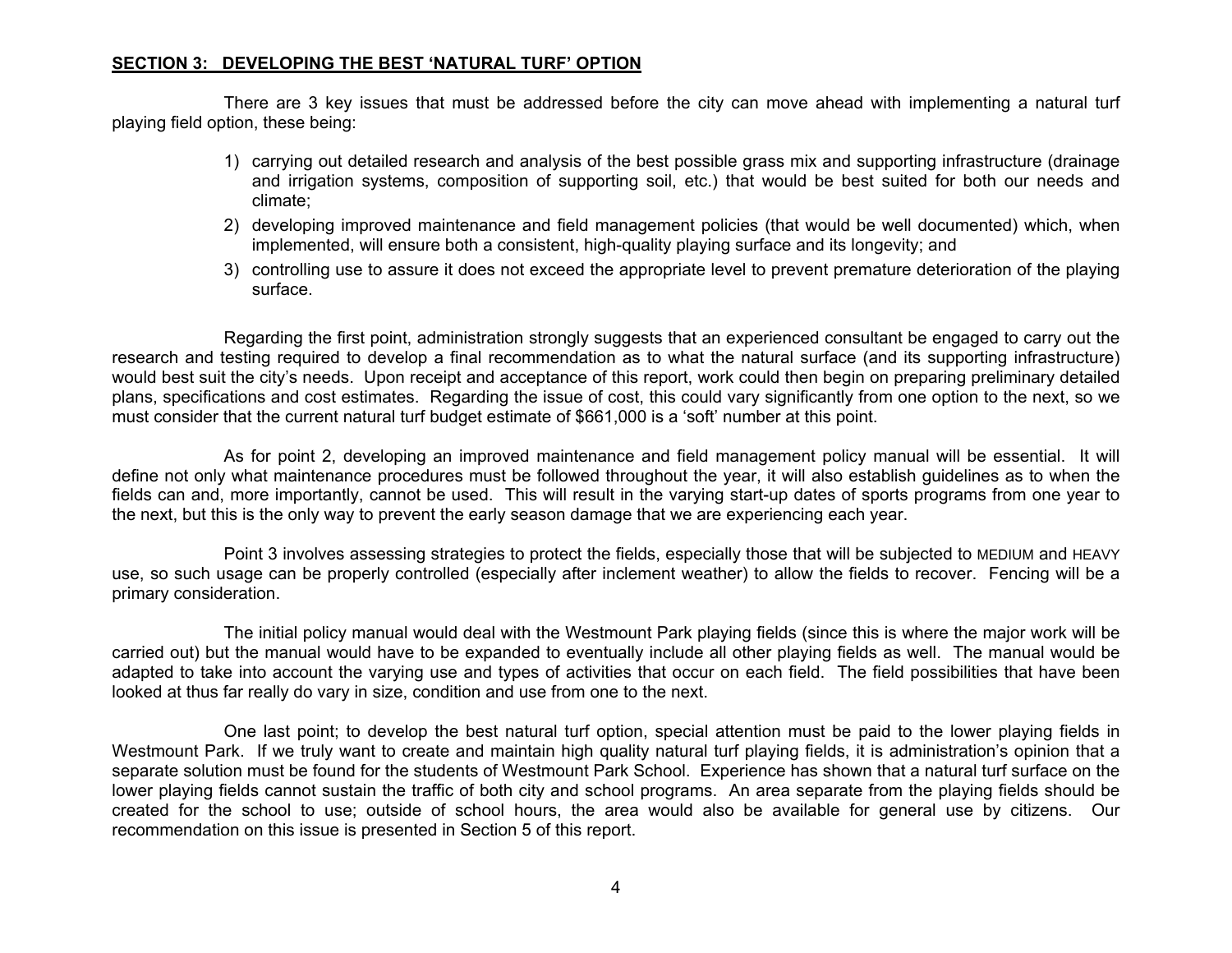### **SECTION 4: PLAYING FIELD OPTIONS STUDIED**

 In the course of preparing this report, administration analyzed 15 sites (both municipal and private) that are large enough to be used as a playing field facility (or could possibly be developed into one) for soccer and/or other sports and recreation programs. Many of these are used extensively by the populations they serve and therefore could not be adapted to our needs. The fields and/or areas studied included Westmount Park main field and the two lower fields, King George Park, Westmount Athletic Grounds, Prince Albert Park, Queen Elizabeth Gardens, Stayner Park, City Hall grounds, the grounds of six local schools and the MUHC property). With specific regard to our soccer program, there are 3 sizes of pitches that are required (to accommodate the ages and skills of the players). These are:

| TABLE 3<br><b>SOCCER FIELD REQUIREMENTS</b> |            |                   |                                    |  |  |
|---------------------------------------------|------------|-------------------|------------------------------------|--|--|
| LEVEL                                       | <b>AGE</b> | <b>FIELD TYPE</b> | <b>DIMENSIONS</b>                  |  |  |
| <b>INTRO</b>                                | 5          | <b>MINI</b>       | 50M X 30M                          |  |  |
| <b>TERMITE</b>                              | 6 & 7      | MINI              | 50M X 30M                          |  |  |
| <b>NOVICE</b>                               | 8 & 9      | <b>JUNIOR</b>     | 60M X 40M                          |  |  |
| <b>ATOM</b>                                 | 10 & 11    | <b>JUNIOR</b>     | 60M X 40M                          |  |  |
| PEE WEE                                     | 12 & 13    | <b>SENIOR</b>     | 100M X 60M                         |  |  |
| <b>BANTAM</b>                               | $14 - 17$  | <b>SENIOR</b>     | 100 <sub>M</sub> x 60 <sub>M</sub> |  |  |
| <b>JUVENILE</b>                             | $18 +$     | <b>SENIOR</b>     | 100M X 60M                         |  |  |

 There can be minimal variances to these dimensions (for house league soccer at least) but each site studied had to at least accommodate a 'mini' field. It should be noted that, in addition to the actual dimensions of the playing surface, a 5 meter 'buffer zone' is required around the full perimeter of the field for the safety of the players.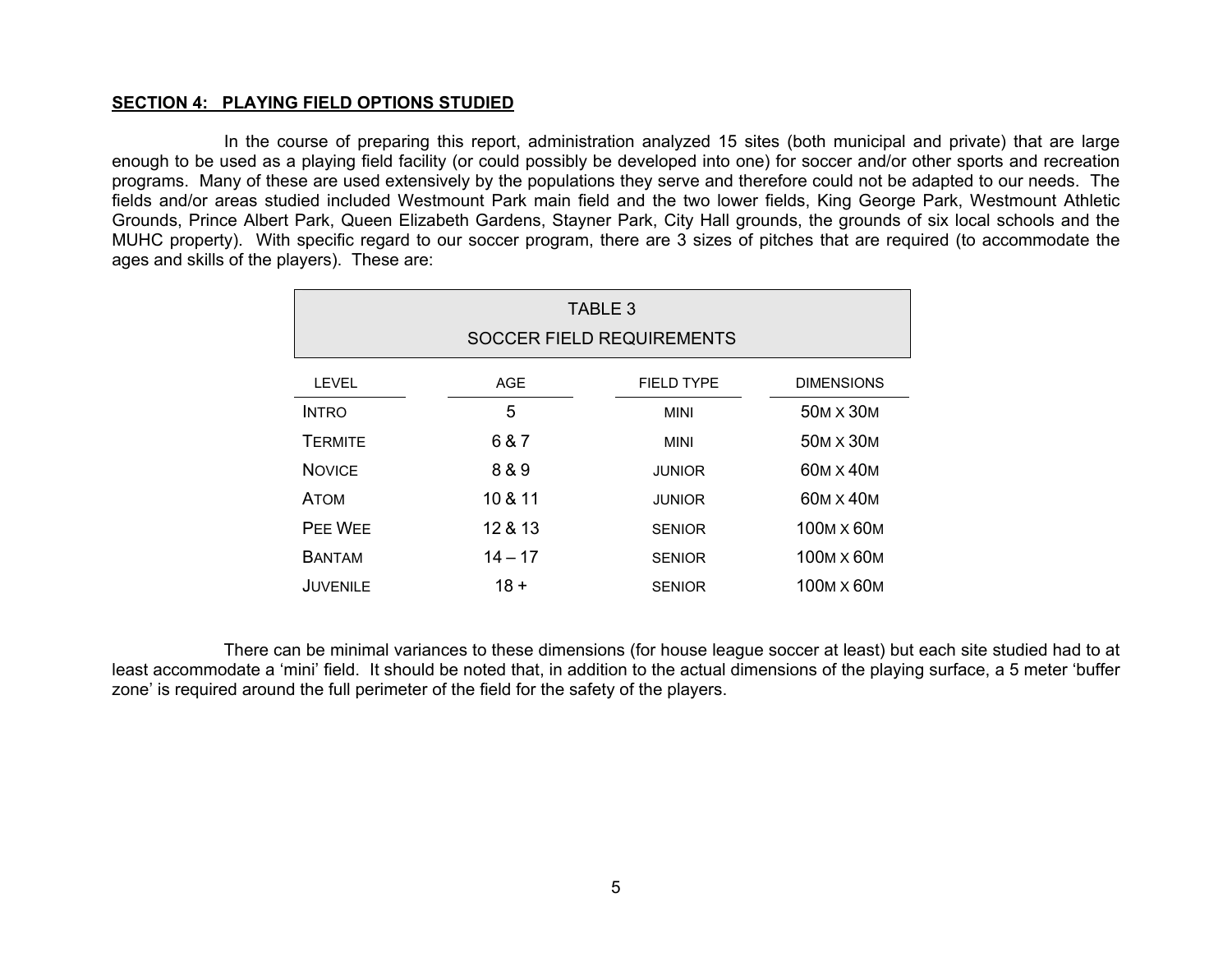## **SECTION 5: CONCLUSIONS AND RECOMMENDATIONS**

If Council ultimately decides to proceed with a natural turf solution for Westmount Park, a fairly detailed 're-think' of current field management policies and practices will be required. Issues such as use (when, by who, how much), fencing, enforcement and the very nature of the types of fields themselves will have to be addressed. As such, administration respectfully submits the following recommendations for Council's consideration (all recommendations were developed to support a natural turf solution only).

- 1) The lower playing field area should be developed to create 1 'senior' and 1 'junior' playing fields. These fields should be enclosed with the appropriate fencing.
- 2) A separate area (unfenced) would be developed at the east end of the playing field area for both general use and by Westmount Park School. A separate recommendation as to the natural surface material to be used (i.e. grass or other type of ground cover) will be developed that will best suit the projected use of this area.
- 3) The main field in Westmount Park would be used for 'mini field' play only (4 are possible). The permanent goal posts should be removed. A landscaping scheme to prevent the field to be used for non-sanctioned adult soccer games must be developed (.e.g. flower beds at key locations that would better define the layout of the mini fields but would obstruct a 'full field' game).
- 4) Engage a recognized specialist in playing field planning to prepare a detailed report as to the best playing surface option(s) for the lower playing fields in Westmount Park. This report will be essential since detailed plans and specifications cannot be prepared until this initial report is completed and approved by Council.
- 5) From the information presented in Section 4, it is recommended that a playing field 'management and maintenance policy manual' be developed for the following playing fields:
- Westmount Park (main field)
- Westmount Park (lower field)
- Westmount Athletic Grounds
- King George Park
- 6) At this point in time, it is not recommended to proceed with an analysis of any of the other 11 potential sites that were studied for creating possible new playing fields. Each of these sites has its own dedicated use or would require major infrastructure changes at considerable costs. While there is some potential for such development, this should only be considered after the playing field management and maintenance guide for the existing playing fields is developed and implemented (and its impact measured).
- 7) Opportunities for off-street parking in the vicinity of Westmount Park and W.A.G. playing fields should be explored. The other traffic issues raised by local residents will require further study by the city's Traffic Committee.